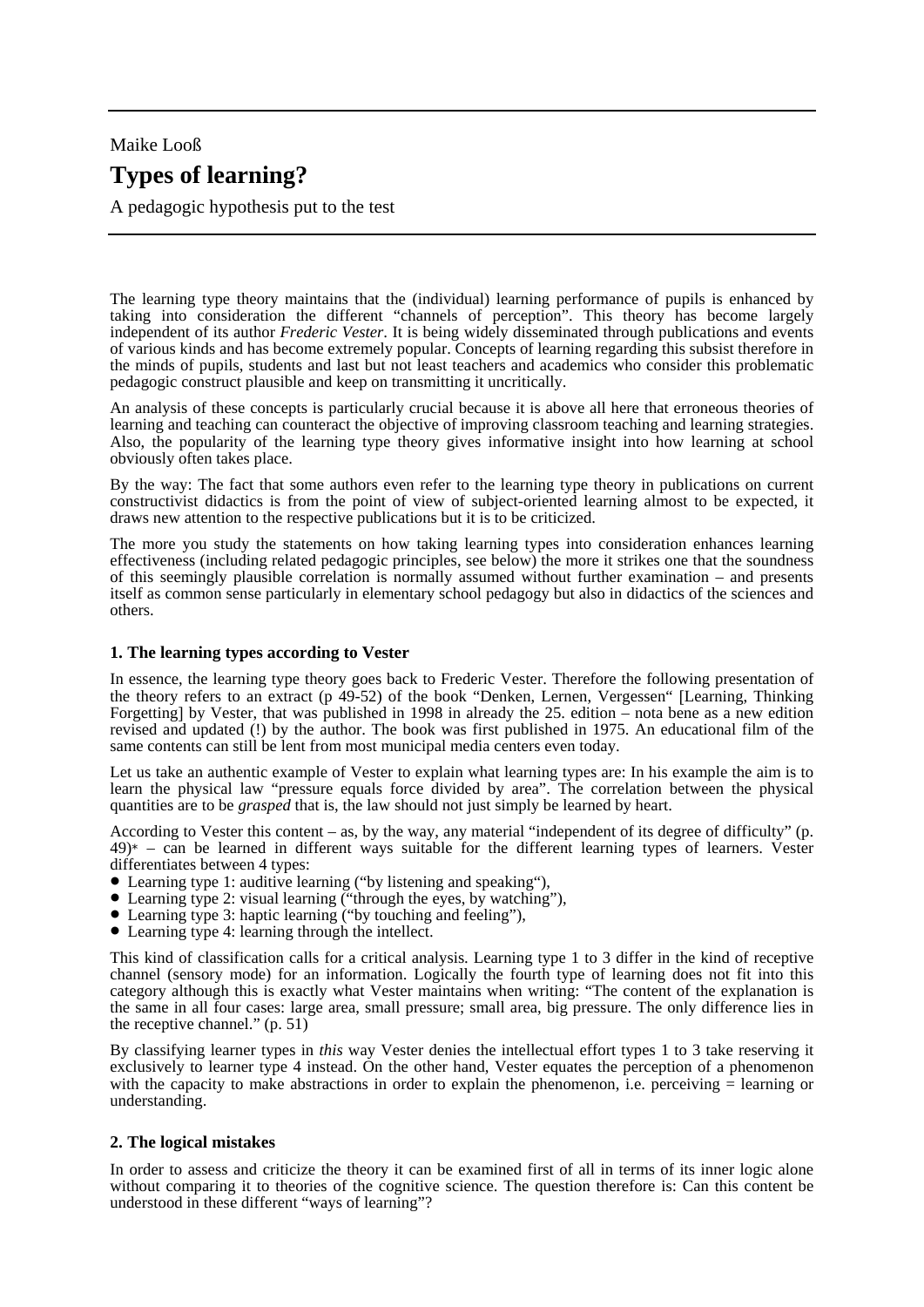*Vester maintains*: "The greater the variety of the kinds of explanations offered and the more channels of perception are used (…), the more firmly the knowledge is stored, the more diversely it is anchored and also understood, the larger the number of pupils who understand the subject matter and will remember it later on." (p. 51; highlighted by M.L.). Here it is needless to say that "kinds of explanation" are not identical with "channels of perception".

Auditively and visually the learning content (the physical law!) can be taken in as a mere sequence of letters and/or sounds (that is, in any form of verbal coding), haptically this can be done through Braille at the utmost. All this is merely the basis for learning or understanding information. From this point of view learning type 4 follows 1-3 and is indispensable for the understanding and, the other way around, the sheer information as a sequence of letters or sounds needs to find its way into the head of the learner in the first place.

If you look more closely into Verster`s text you can read about the *auditive learning type* that here "misunderstandings …are sorted out via argument and counter-argument, simple examples and drawings are devised by the learners themselves". Without doubt this achievement requires a cognitive effort. Moreover, this raises the question: Are handmade drawings not "haptic" in Vester's sense?

As regards the *visual type* it reads as follows: "Everybody knows from experience that a pointed and sharp nail penetrates the wall much easier than a blunt one. But why? Because of the enormous increase of pressure due to a minimal area of contact." You can perhaps see with your own eyes that a sharp nail penetrates the wall faster than a blunt one but the additional explanation is the result of cognitive processing. The explanation cannot be seen, no matter how hard you try.

As to the *haptic type* it says: "He or she takes two pencils, one with the point up, the other with its point down. Pressure of the thumb on the flat surface. No reaction. The same pressure onto the point. It hurts. Why? Because the point increases the pressure considerably due to its tiny area of contact and most noticeably so."

Apart from the fact that here the difference to the hammer and nail experiment does not become obvious at all, the thumb itself most certainly does not deliver the explanation for the phenomenon "pain by point of pencil" but again this is gained through intellectual processing. The law cannot be deduced from the action itself. The intellectual content of the formula can neither be seen nor touched. Therefore you cannot evade the intellectual effort to work out this content theoretically.

Grasping something abstractly is no alternative to touching it. Or else this would raise the question: If pupils cannot touch the subject matter will there be no way for it to enter their heads? But how then would it then be possible to learn grammar or understand the correlations in world economy or between AIDS and the immune system or the process of photosynthesis or the effects of drugs? Understanding any type of abstraction would be impossible. Thinking, feeling and acting are neither different options nor different methods of learning and understanding, they are completely different categories.

The *fourth type of learner* is said to grasp the formula in a more "abstract verbal way" i.e. "from the formula itself - even if it is full of abbreviations and 'units' as is the case here." This enormous ability calls for an explanation because the formula (this representation of the formula is currently uncommon) in Vester's text looks as follows (p. 50):

 $10^6$ dyn  $1 \text{ bar} =$  ----------- $cm<sup>2</sup>$ 

The learning type theory - as far as auditive and visual perception is concerned - might apply when it comes to merely memorizing and reproducing names, dates, facts because they do not require comprehension or touching. All mnemotechniques serve memorizing only - a concept of the subject matter is not necessary at all.

Yet a physical law in the form of a formula normally aims at its application. And that requires insight.

Vester's learner types 1 and 2 possibly memorize the formula (mere mental effort) without understanding it. Type 3 does not learn anything at all due to a total lack of the capacity for abstraction including the verbal coding of the formula. Also, linking the action with the formula can fail if its meaning is not clear to the learner.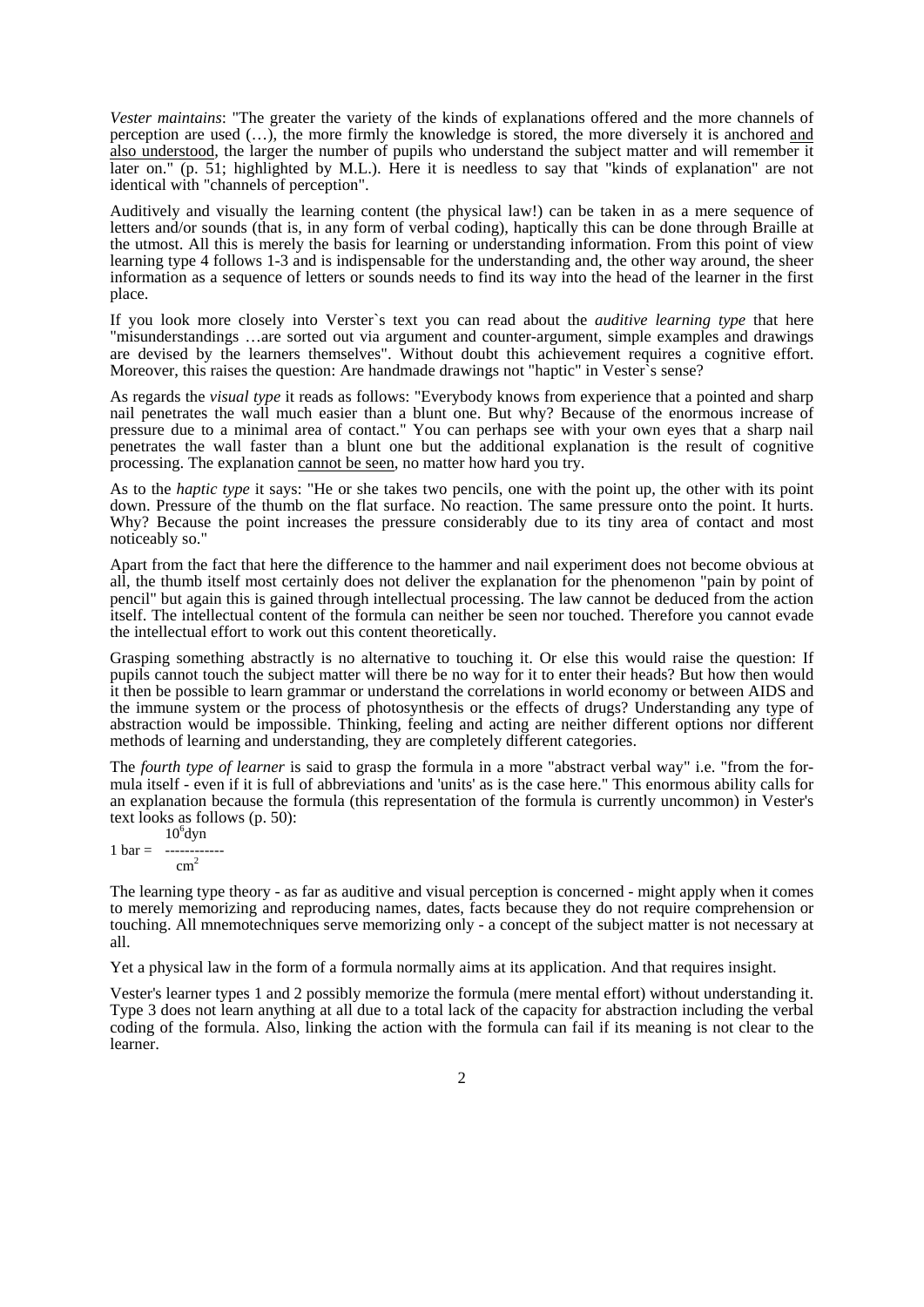#### **3. Evidence from cognitive science?**

Can cognitive science perhaps give evidence for or against such a learning type theory? The term and the construct of the "learning type" according to Vester can understandably not be found in cognitive science literature and discussion – a fact supporters of this theory seem to be totally oblivious to and is therefore evoking astonishment.

For a typological classification of learners the term *learning styles* is used at best: It is a cognitive style when a person makes use of similar strategies in different situations. Strategies in a narrow sense are stored in the memory as retrievable action plans (e.g. as a combination of tactics / techniques making up a plan for managing a problem). Cognitive learning strategies are among others repetition strategies, elaboration strategies (for the incorporation of new information into the existing knowledge structure, for example, analogies are created) or "critical examination" (e.g. thinking about alternatives to the statements and conclusions presented). It is to be emphasized that in contrast to the "learning types" described here these strategies are relatively complex constructs of knowledge gaining.

In addition to the logical deficiencies, Vester`s theories do not make differentiations that would have been necessary regarding cognitive science theories. Since Vester's example is about declarative knowledge procedural knowledge is to be ignored in the following – as it has developed into its own branch of research. Vester does not consider this differentiation. The skill to hammer a nail into the wall is not what is supposed to be learned with Vester but the aim is a theoretical abstract understanding of a physical correlation (prepositional knowledge). Learning of how to hit a nail into the wall can hardly be achieved without doing it "hands on" that is, by merely listening, watching, touching or even "purely intellectually".

First of all it needs to be emphasized that the sensory data the learner receives when hearing something from the teacher or reading a text, looking at a picture or touching something do not have any intrinsic meaning. It is the learner who attaches meaning to the sensory data in the first place. This meaning is generated within the set of ideas that determines the learner's approach to the interpretation of the incoming sensory data. (see. Häussler et al. 1998, p. 171)

Let us look more closely at the visual learner type in connection with knowledge representation. The question is: Can the abstraction of the formula  $P=\hat{F}/A$  be represented as a mental image, e.g., in the form of "hammer/nail"?

In the differentiation between *prepositional and visual knowledge representation* it is significant that images cannot be put into a mental representation system *instead of* e.g. words or sentences. There is a fundamental difference between images and words or sentences. In contrast to abstract semantic or propositional representations images are analogue representations referring exclusively to visually detectable properties (also spatiality) (see. Wessells 1994, p. 294). Those properties that are not visually detectable or describe relations such as weight, family relations between persons on a photo remain unconsidered. These visually undetectable facts can also not be found in the visual representation and there is no process able of gathering such an interpretation from the image alone. (See. Rehkämper 1991, p.121).

The fact is: During visual perception we are able to see the surfaces of objects and their transformations directly. All the rest is neither the content of perception nor represented as a mental image. The same is true for haptic perception where only those things can be grasped which are accessible to this particular sense, that is, which make for an adequate stimulus.

This is also true for the phenomenon that mental images emerge as a visualization of the problem when solutions are to be found for - and *only* for – *vision and space- related* problems such as tasks concerning the mental rotation of objects.

An other issue which evokes the *use of mental images* is e.g.: Think of a house you know really well (maybe the house you live or grew up in). How many windows does this house have at the front?"

Mental images can be scrutinized and mentally rotated the same way as can be external objects but  $-$  as mentioned before – for the comprehension of the abstract formula  $\vec{P} = F/A$  the representation of the hammer/nail image will hardly be sufficient because comprehending is first of all an effort for meaning therefore semantic information processing has the key role. Although representation forms were dealt with here only very briefly cognitive science as a whole does not give any evidence for the learning type theory.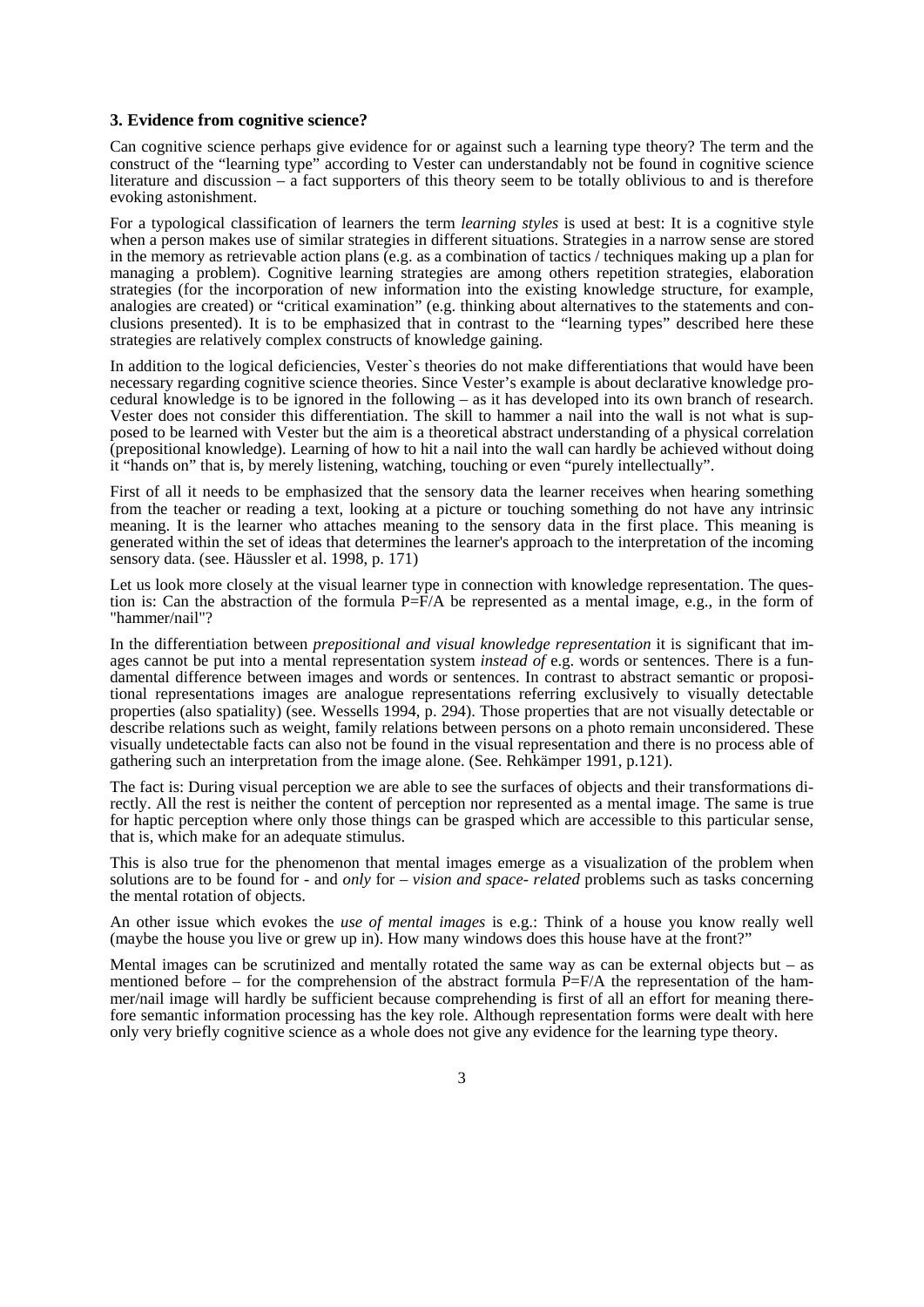#### **4. The learning type theory and learning through all senses – holistic and action-oriented?**

The wide dissemination of the theory of learning types makes the study of this theory so relevant and necessary. Its persistent popularity is being fuelled by the current pedagogic trend of "action-oriented" and "holistic learning" as well as "learning through all senses". Since practicing teachers do hardly or never read scientific literature (any more) according to studies (see. e.g.. Looss 1998) but instead rely on practiceoriented approaches, e.g. in the form of How–to literature (see below) the wide dissemination seems alarming. The impact of *this* theory on the concepts of learning of teachers and pupils might therefore be more relevant than scientific theories.

In proverbs, words of "great thinkers on education", specialist didactics, biology schoolbooks, books on "learning how to learn", methodology handbooks and practice guidebooks even in biology textbooks and last but not least in curricula and current pedagogic journals this kind of learning theories can be found. An overview and a small selection of references in literature and their criticism can be found in Looss (1997). Apart from articles on the subject a look into programmes of further education for teachers is very insightful as far as the dissemination is concerned.

The author's own study on students of the school subject biology (most of the 21 respondents were students at the end of the second semester – summer term 1999) showed that 15 of 21 students knew the theory of "visual, haptic, auditive learner types" and considered it as being correct. Several respondents would want to devise lessons on the basis of this theory. Also, asked previously inhowfar people have different learning styles (in case this was an agreed opinion at all) the respondents went mostly into these learner types and the asymmetry of the brain hemispheres (example of quote: "Children who get to see a lot learn more through visual perception while others who have read a lot learn better on a cognitive level"). In addition, there were statements such as "some people learn more theoretically, others more practically" etc.

The presented evidence about the dissemination of the learning type theory shows that there is a considerable need for academic teachers to take action....

The attempt to differentiate in terms of terminology and contents between the learner type theory and "learning through all senses", "holistic learning" and "action-oriented learning" seems appropriate if you intend to acknowledge one or the other aspect. For information on the historical development of the different approaches be referred to the literature indicated.

#### *4.1 Learning through all senses*

"Learning through all senses" is particularly popular in elementary school didactics and according to Segerer (1999, p. 4) it is "today more than ever an indispensable pedagogic principle". Here, the link to the learning type construct is the most evident. Very often sensory experience, sensory perception and learning are equated with each other and Vester's concept of the learning types is adopted (see e.g. Wendler 1998, p. 539; s.a. Zitzlsperger 1995). Also a relationship is often established here to action-oriented teaching, as children use "their different senses when actively dealing with the subject matter  $(\ldots)$ " (Wendler 1998, p. 541 under reference to Gudjons 1989, p 50). As an example for learning through all senses Wendler advocates that children should walk barefoot over forms of letters lying on the floor as to absorb information about the letter to be newly learned via the skin, the equilibrium as well as muscle and joint receptors.

The sometimes somewhat forced effort to stimulate all senses in the different lessons becomes obvious e.g. in the publication of Engelhardt (1991) where by cooking international dishes during the geography (!) lesson taste and smell are supposed to increase insights into the different countries.

### *4.2 Holistic learning*

In addition to the complexity and the multiple layers of the meaning of the term "holism" (see, e.g. Haarmann 1998, p. 64-71) you can find as regards "holistic learning" the following requirement: In delimitation to a lack of immediacy towards the subject matter caused also by ex-cathedra teaching a key demand of a comprehensive holistic education is that for active knowledge acquisition through direct engagement with the subject matter. (ibid., p. 68). "Holistic" is here understood in the sense of "hands-on" "and is thus (?; M.L.) supposed to lead directly to a cognitive understanding of the subject matter". The connection to the learning type theory becomes obvious and Haarmann deliberately makes it by referring to "more recent learning psychologists such as Piaget, Aebli, Bruner and Vester" (!). A direct link is apparent also with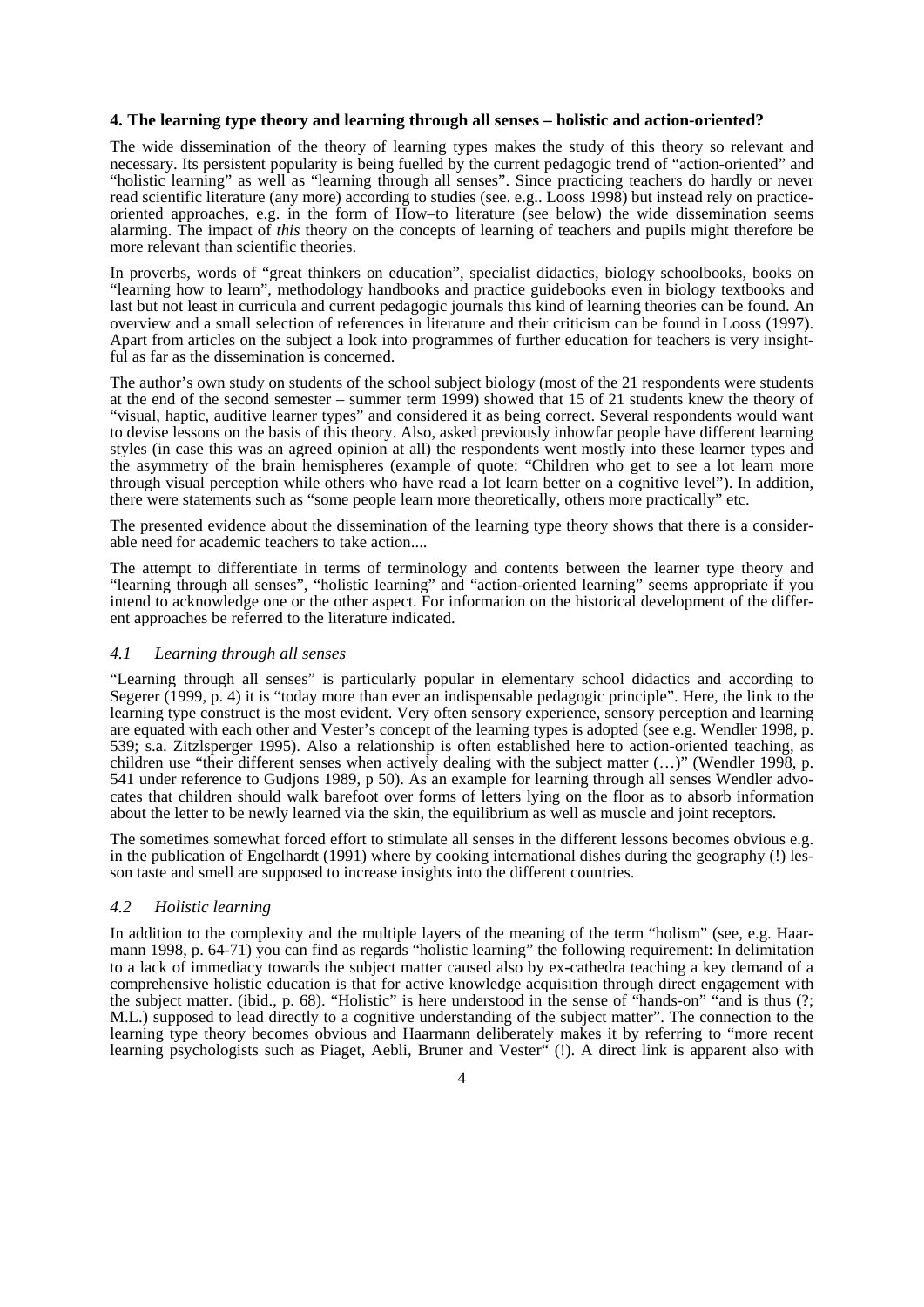Zitzlsperger (1995) not only in the title of his book ("Ganzheitliches Lernen – Welterschließung über alle Sinne mit Beispielen aus dem Elementarbereich")[Holistic learning – deciphering the world by using all senses with examples from elementary school teaching], but a direct connection to Verster's learning types is also made. ( $p \overline{188}$  f).

There are no objections against the "direct engagement with the subject matter" however, no distinction is made neither in "learning through all senses" nor in "holistic learning" – the same as with the learning types as well – between the mere prerequisites of learning (senses) on the one hand and the cognitive processing which is indispensable for comprehension on the other hand. Instead, "learning through all senses" etc. is viewed as an alternative to cognitive learning in the respective theories.

### *4.3 Action-oriented learning*

This approach also considers itself to be an alternative to "cognition-dominated ex-cathedra teaching" (Bönsch 1998, p 72; cf. also Jank/Meyer 1994, p 337f) and is at present worked out particularly by Hilbert Meyer and Herbert Gudjons. Bönsch states that there is a conglomerate of aspects the combination of which he considers inappropriate since it blurs the clarity of the concept. Action-oriented learning has "cognitive, emotional and practical aspects (the traditional Pestalozzi trilogy of head, heart and hand), is related to life and the situation, focuses on the interests of the participants, triggers responsibility, stimulates many senses, encourages social learning." Bönsch urges to differentiate particularly between "practical learning" and "action-oriented learning". Action-oriented learning includes and should always do so cognitive elements apart from practical activities. This is also pointed out by Jank/Meyer (1994, p. 338) in anticipation of critical objections which might find in this notion acting to be a surrogate of thinking. But how does the cognitive effort manifest itself here? Planning, execution, result and evaluation of the action comprise cognitive elements: "Thinking, discussing, planning, managing the execution, evaluating the results" (Bönsch 1998, p. 72). This is a highly abstract form of action which is not to be carried out without thinking at the same time. Put aside the question of what the actual objective of the learning process is supposed to be (particularly since the focus of the lesson is supposed to be on making an actual product in the course of the activity) and of how it is supposed to be possible to understand abstractions (even from the action that is in fact being carried out) in an action-oriented way, it is only under the premise of cognitive processing that "action oriented learning" can be delimited from mere action for the sake of action. Various publications show that this objective is often only a lip service and that the term "action-oriented" has become a buzzword narrowing it down to practical action only. As already Jank/Meyer (p 354) have stated, this is a more "naïve emphatic" way of using the term, insinuating that its use already guarantees the quality of the teaching concept labeled that way.

Jank/Meyer are quite frank when admitting the intention to fight last but not least boredom (of pupils) and problems in maintaining discipline (of teachers) in the classroom with action-oriented instruction. As mentioned before and amplified below, fun in class cannot substitute sometimes rather tiresome reflection.

The boundaries to "holistic learning" are blurred because according to Bönsch (1998, p. 73) and Jank/Meyer (1994, p. 338) the underlying concept of "action-oriented learning" aims at "holistic learning allowing the learner to fully engage as a person (head – heart – hand – all senses) in the learning process."

So it is obvious that in the literature there is no clear distinction between the terms except for some minor deviations or additions if any. Consequently, the lines of argumentation presented here need to be analyzed just as critically. The presented criticism of the learning type theory can be applied to related approaches that argue similarly.

Due to the undiminished popularity of an argument - often alleged as scientifically proofed against the criticism of learning types and related approaches – the following may be added: According to supposedly empirical studies (the source of which cannot be identified, however) we remember 10% of what we have read, 20% of what we have heard, 30% of what we have seen, 50% of what we have heard and seen, 70% of what we voice ourselves and 90% of what we carry out ourselves.

The criticism of this popular listing (which comes up almost just as often in relation to learning and "action-orientation" as the learning types) can in parts follow similar lines of argumentation as the criticism of Vester's theory. Apart from the fact that there is no way of identifying how these findings were gained they obviously seem to deal with the total sets of information which eventually settle in our long-term memory -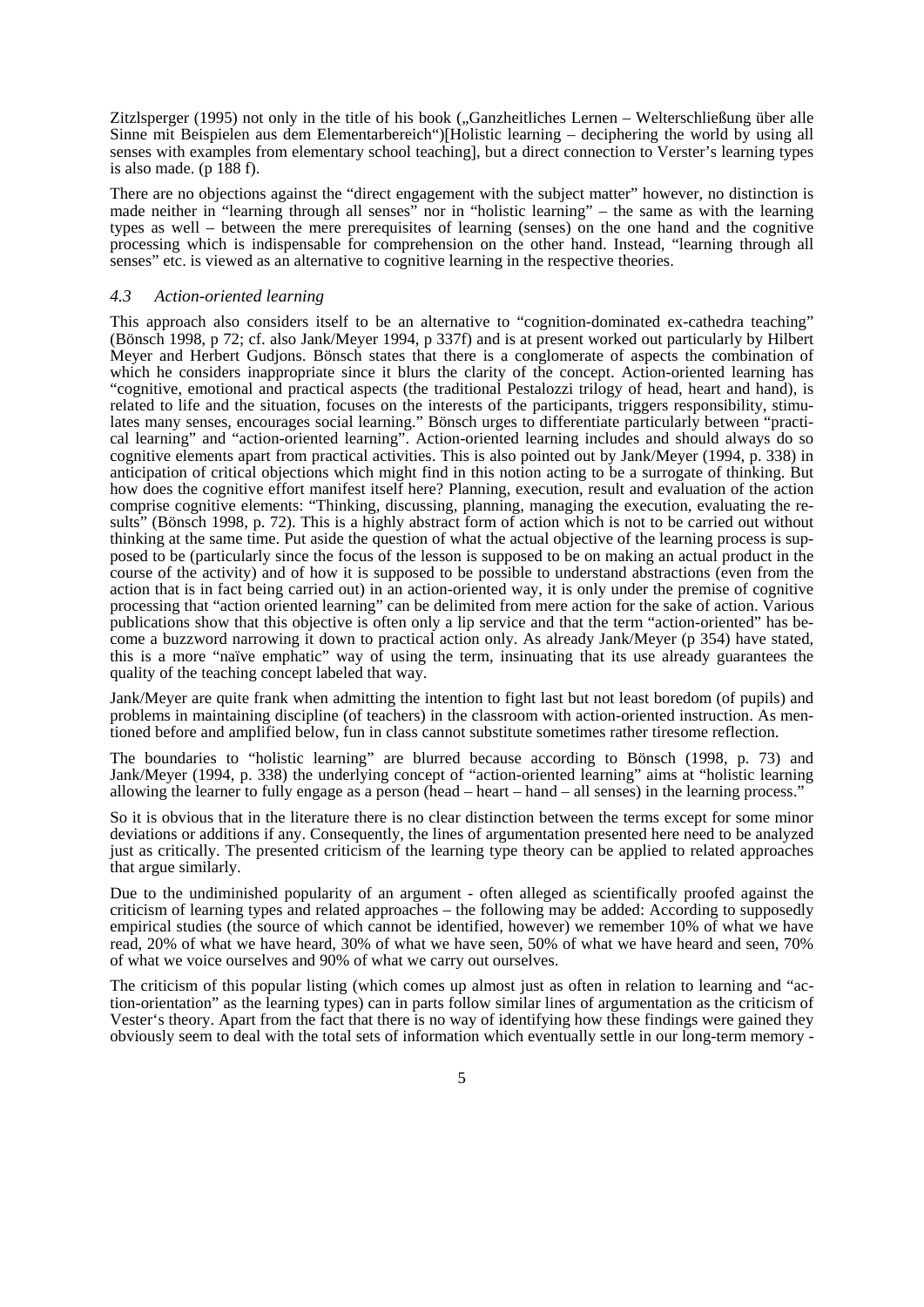independent of whether we want to remember or do not. The act of remembering seems also to be independent of the degree to which the information is processed and the significance attributed to it. Moreover, these findings can only be regarded as convincing if pure memorizing is equaled with learning – independent of whether a content has been understood. The specification of percentages merely suggests that there is a link particularly the one that theoretical insight can best be gained through practical experience. Here, a short reference to people who have obviously not learned from experience should suffice as an objection.

Some comments need to be made regarding the often not only in biology didactics cited connection between "learning through all senses" and experimenting in class. You could also point out "action-orientation" here which is regarded just as "holistic learning" and is therefore considered to be particularly effective (see above). So the statement that experiments alone can facilitate understanding with pupils should be met with skepticism. There is no doubt, that a lesson during which the pupils can do practical work is more fun for them and keeps them motivated. The appeal of event-oriented hands-on museums or interactive science centers speaks for itself - as far as fun is concerned.

Learning success occurs however only if the pupils themselves draw the right conclusions from the experiment. Then it is more likely that they remember the learning matter than if they were only just told the result. Learning through reflection! But also incorrect conclusions might be drawn from experiments. Again, the error lies also in the thought and not in incorrect vision, feeling and touching or hearing.

Gaining chemical, biological or other insight from experiments is based on a necessary interest in these insights that is separated from the actual doing and is based also on relevant previous knowledge and – last but not least - on cognitive processing. Learning is more than the undoubtedly necessary use of the senses (e.g. in the experiment) and more than the sensory experience itself. Explanations require the very distancing from the immediate experience. The efficiency of learning depends on the *cognitive* activities of the learner rather than on the practical ones.

There are hardly any grounds for the expectation or hope that practical doing motivates pupils to abstract thinking and that they subsequently are eager to learn and understand what the law says. Everybody makes a decision on what he or she wants to learn, remember or recall. This requires subjective significance and interest as well as a considerable degree of attention. There is no way you can force this preparedness for learning from anybody.

## **5. Classroom learning – only storing and reproducing?**

The popularity of Vester's learning theory and its variants can give some insight into the way in which pupils' minds are strained during classroom learning.

Since pupils learn in order to get good marks, "understanding" of a thought expressed (by the teacher) is in fact often limited to its reproductability. Examining an idea in terms of its plausibility is not part of the agenda.

Very often the forms of acquiring knowledge are limited to the use of the memory even as regards subjects where this is not appropriate. It is true that learning vocabulary like for instance the English word for table and chair can only be memorized not deduced. Understanding and remembering are key differences already in math. This is what pupils experience in their next test at the latest if they have learned a formula or a mathematic proof by heart rather than having tried to really understand it.

Since in standard tests more in-depth knowledge is not required but much rather the fast and reliable reproduction of facts and solution patterns pupils might even be more successful when adopting the less demanding *surface strategies* to get a good mark. Therefore in-depth mental processing does not necessarily generate better classroom performance (in the form of marks). The requirement of the learning environment determines the learning orientation.

These assumptions about the current requirements with respect to classroom performance match the findings of the *TIMS-Study* (cf. Baumert et al. 1997). It is significant that German pupils are relatively effective in solving routine tasks and reproducing factual knowledge. They fail, however, in solving more complex, cognitively demanding tasks requiring conceptual understanding or flexible application of know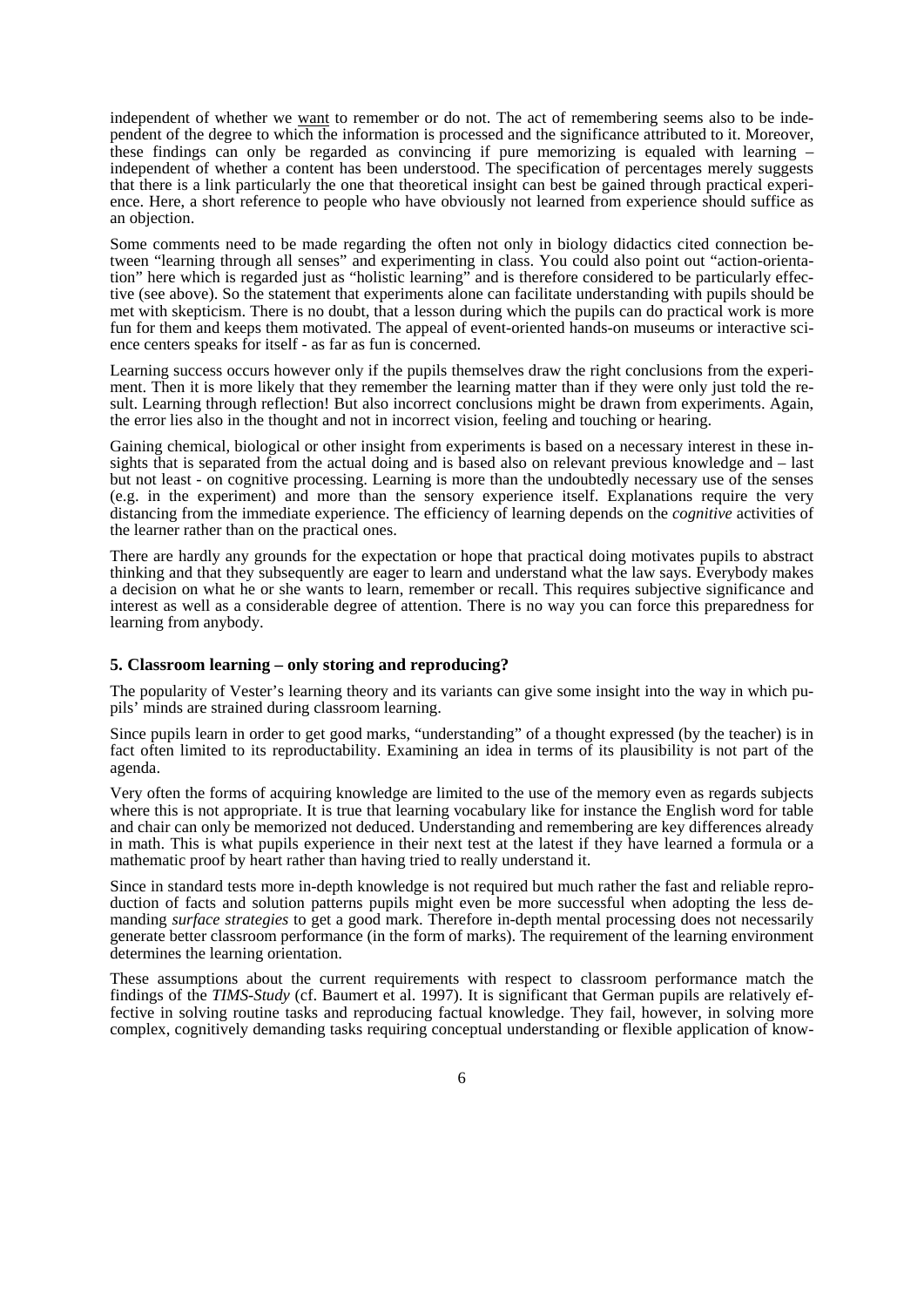ledge. In addition, deficits in problem-solving as well as scientific thinking and reasoning skills become apparent.

There are hardly any surveys to date on the subjective theories teachers and pupils hold or on the relationship between their everyday concepts about learning and scientific learning theories. A study by *Schletter and Bayrhuber* (1998) on pupils' ideas about the subject "learning and memory" and its neurobiological and psychological principles provides significant hints which support hypotheses about the kinds of requirements of classroom learning. Individual results of the study showed that concepts of what classroom learning is about are characterized as remembering (storing) and reproduction (unmodified reproduction) of knowledge (scientific insights).

When asked how they prepared for written tests, respondents claimed to apply mainly reproductive learning strategies. Only very few take the effort to restructure actively the contents to be newly learned and, consequently, make understanding easier. Interestingly, information processing with the respondents ( $n = 20$ ; specialized course biology, upper secondary level) is confined to sorting and storing of what is absorbed through the senses: "Accordingly, in the view of almost two thirds of the pupils information flows directly from the outside world via the sense organs into the short term memory and afterwards into the long-term memory" (p. 26). Last but not least the experiences pupils make with school tests may well be responsible for their belief that further processing of information through thinking processes might be less important for learning since the reproduction of learned contents seems to be key for passing tests.

In addition, the concept of memory molecules as an information store described also in this study is prevalent - and can still be found in the updated (!) 25. edition of "Denken, Lernen, Vergessen" [Learning, Thinking Forgetting] (Vester 1998).

From these analyses the popularity can be explained of Verster's theory and of books on "learning to learn" containing mainly mnemotechniques as well as details about the management of resources. And the reader does not expect anything but tips and tricks of how to memorize as much information as possible in such a way as to reproduce it "blindly" at least until the next test. This is where these books can actually be of real assistance (Useful books regarding this and can do without learning types are e.g.: Adl-Amini 1989, Endres et al. 1994, Miller 1993).

Also teachers know that this is the way how things are. However, the selection function of schools is considered by many critical pedagogues as un unpleasant side effect rather than the yardstick of learning at school. And so they try hard to exercise as much justice as possible. To this end the learning types seem an apt and just tool. A lot of effort is put into experiencing and having fun and stimulating every sense, that is learning through all senses. And it is not surprising that an olfactory learning type can be found in literature.

The differences in the achievement levels that still occur call for an explanation. But be it as it may: In any case as a teacher your mind can be at rest because you know about the different "basic patterns" of perception and learning and you have taken the effort of "broadcasting" on different "wavelengths". However, hardly any criticism of this theory can be heard and of pupils' learning effort that aims only at achieving the required marks.

Let us assume the good intentions of teachers to help pupils and to do justice to all pupils. In view of what effects these theories might have on pupils their wide dissemination is very disconcerting if not disastrous indeed: Must pupils not be completely disheartened if they are not able to see how biological, physical and other knowledge grow quasi "naturally" from practical action although they are told that this is exactly the case? How will the pupils who are most reflective not come to the conclusion that they are not talented enough to acquire this knowledge? Do pupils not have to despair of the fact that they cannot think of any action at all which might enable them to at least remember the knowledge they have not understood?

## **6. Alternatives?**

The question is: What promotes understanding-oriented knowledge acquisition? Unfortunately there has been no explanation to date of precisely how understanding of a learning contents comes about? According to the present standard of knowledge there is no simple structure and also no ideal way of promoting efficient learning and thinking (cf. Reusser 1998, p. 129).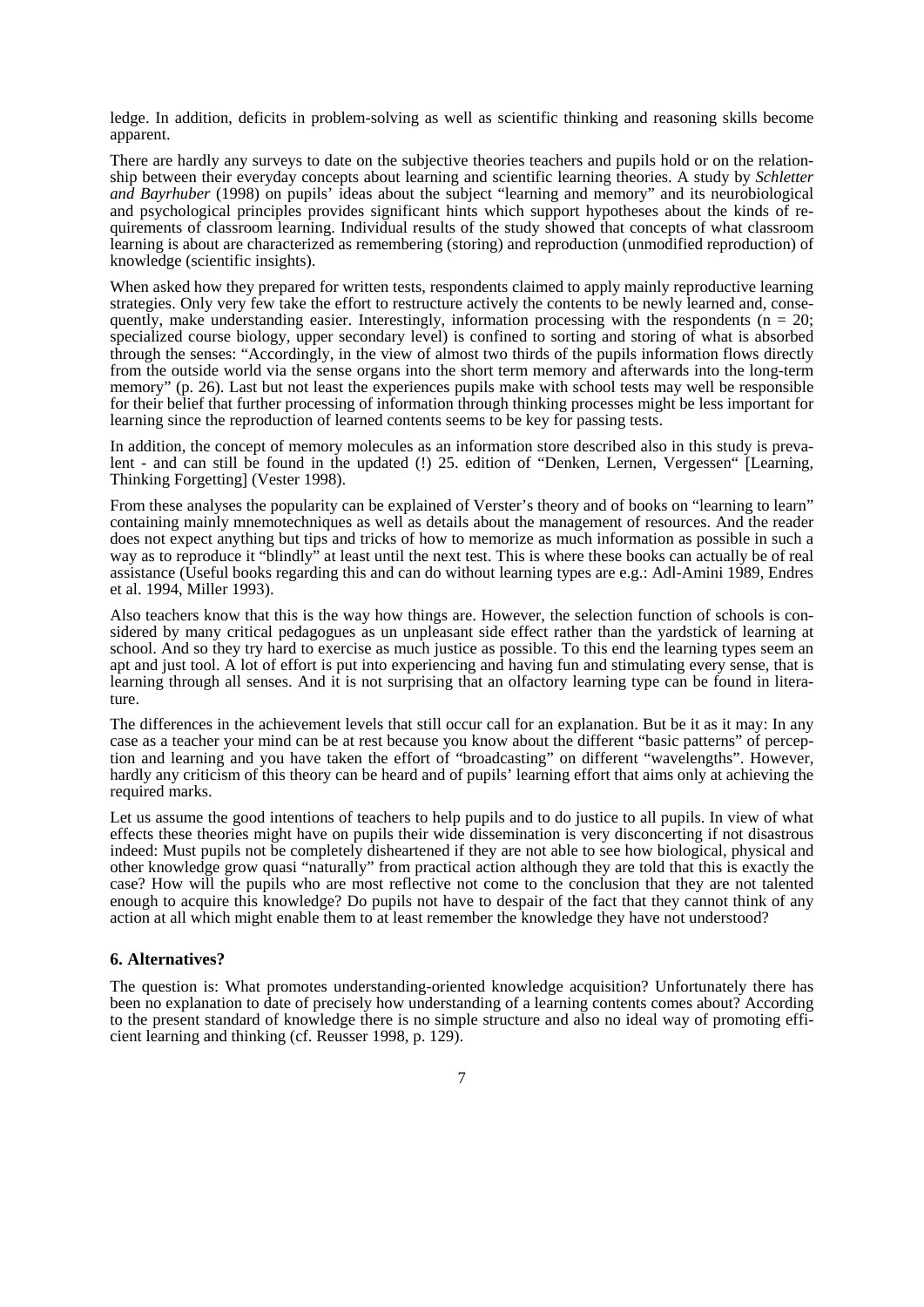All conclusions drawn from empirical studies for possibly more effective forms of teaching can only be mere indications whose effectiveness needs to be examined in the overall context. Approaches to promoting an understanding-oriented knowledge acquisition need to take into account that it is an active, motivated, constructive, in parts a self-directed process which is embedded in a particular situation and social context.

As regards the individual determinants of school performance it is the expertise research of the past years and the latest constructivist approaches in particular which consider *task-specific and field-specific previous knowledge and/or pre-lesson concepts* to be most predictive (cf. Helmke/Schrader 1998, p 60; Duit/Treagust 1998). On the whole cognitive, volitional and emotional-motivational characteristics of a person concur in the individual construction of knowledge.

A *résumé of the findings of the research*, models and theories on making schooling more effective with regard to teaching that focuses on understanding shows that apart from taking into consideration pre-lesson knowledge, influencing the interest and motivation has the greatest impact as a prerequisite of deeper processing and as a function of personal and situation-related factors. (cf. Krapp 1993, Krapp 1998).

As regards *constructivist learning environments* (according to an adaptive instruction model) there are four criteria (cf. Duit 1995) which at the same time can be regarded as promoting motivation: The lesson should...

**…** give the pupils opportunities for meaningful and self-directed working and for thoughts independent of teachers and other pupils (i.e. "allow space for individual knowledge construction")

**…** give the pupils the opportunity to link their previous knowledge and their previous experiences with the matter to be newly learned ( that is also to take the self-explanatory effect into account)

**…** give the pupils the opportunity for interaction to negotiate meanings and find consensus

**…** give the pupils opportunities to experience learning as a process allowing them to solve problems they personally find difficult (that is, to enhance self-efficiency in a particular field, e.g. by setting appropriate tasks, by developing efficient learning and problem-solving strategies).

Moreover, pupils ought to build their knowledge from complex, realistic problems in authentic situations (keyword: situated learning). By creating multiple contexts the learners should be able to transfer their knowledge in a flexible way to other problems. Through multiple perspectives the learners should be enabled to view the same problem from different angles considering different aspects. On the whole, the aim is to build knowledge that is understood and can be applied. This also means: linking the contents of teaching to the interests as well as the pupils' world of experience and living and imparting knowledge, competences and skills pupils can connect with their own practical life, i.e. also making use of these skills and gaining competencies (cf. also Dubs 1995, Häussler et al. 1998)*.*

The problem which occurs in implementing these kinds of instruction models lies in the dramatic lack of time leading or forcing teachers to apply more direct teaching methods. The teachers are, however, neither forced to accept these circumstances without criticism nor forced to believe everything the learning type theory promises…

\**All quotes translated by the author* 

#### **References**

Adl-Amini, Bijan 1989: So bestehe ich meine Prüfung. Lerntechniken, Arbeitsorganisation und Prüfungsvorbereitung. Weinheim: Beltz

Baumert, Jürgen et al. 1997: TIMSS – Mathematisch-naturwissenschaftlicher Unterricht im internationalen Vergleich. Deskriptive Befunde. Opladen: Leske + Budrich

Bönsch, Manfred 1998: Handlungsorientierung. In: Haarmann, Dieter 1998, S. 72-77

- Dubs, Rolf 1995: Konstruktivismus: Einige Überlegungen aus der Sicht der Unterrichtsgestaltung. In: Zeitschrift für Pädagogik. 41, 1995, 6, S. 889-905
- Duit, Reinders / Treagust, David F. 1998: Learning in Science From Beha-viourism Towards Social Constructivism an Beyond. In: Fraser, Barry J. / Tobin, Kenneth G. (Ed.) 1998: International Handbook of Science Education, Part 1, Dordrecht: Kluwer, S. 3-25

Duit, Reinders 1995: Zur Rolle der konstruktivistischen Sichtweise in der naturwissenschaftsdidaktischen Lehrund Lernforschung. In: Zeitschrift für Pädagogik. 41, 1995, 6, S. 905-925

Endres, Wolfgang et al. 1994: Werkstatt: Lernen. Unterrichtsmaterial und Arbeitsblätter (SI/SII). Weinheim: Beltz